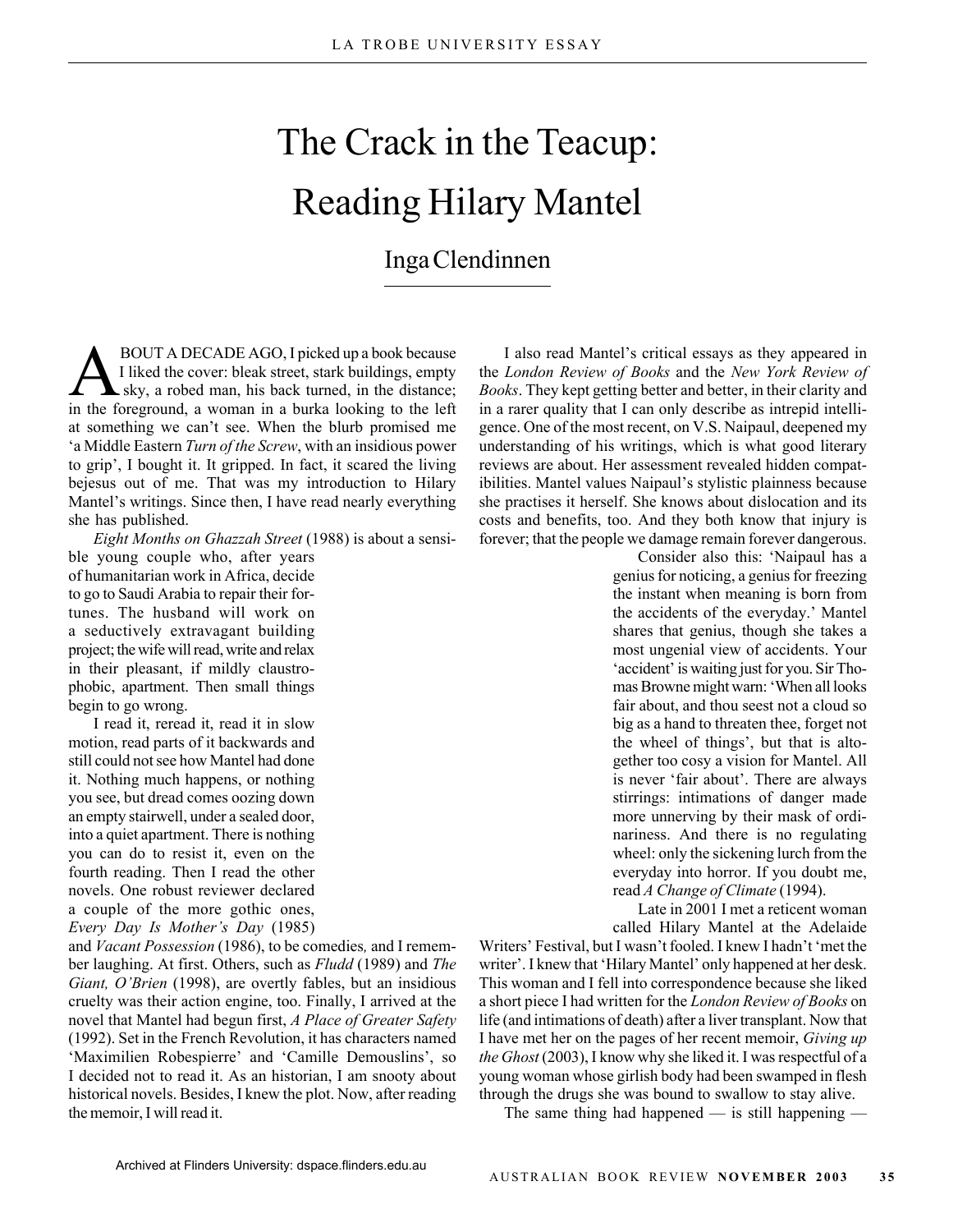to Mantel. The latter part of the memoir is largely to do with physical illness and its protean consequences. When she was seventeen, escaped at last to London from the constrictions of an unhappy home, embarked on a law degree and having met the man who would be her life companion, Mantel began to suffer disabling pains: pains that seemed to have the eerie power of migration around her body. Endometriosis is a condition in which cells disperse from the lining of the womb to other parts of the body: to bowel, pelvis, heart, chest wall, head — everywhere. Being what they are, the migratory cells bleed; scar tissue forms; organs malfunction; pain happens. It is not a common condition, but neither is it rare. A competent doctor would recognise it. A sequence of incompetent doctors diagnosed Mantel's problem as a severe case of female over-ambition, and dosed her with increasingly powerful psychiatric drugs, which very nearly made her mad. Ten destructive years later, she identified her condition from the books available in the public library of a dusty African town. By then it was too late: when she was twenty-seven, her womb and various other parts of her inner person had to be removed, and this in a woman with a visceral commitment to the continuity of families. (Reading this latter part, I remembered that Mantel's work is haunted by the small unquiet ghosts of babies dead, or unborn, or lost, or stolen, or somehow mislaid; that ungrounded guilt is Mantel's familiar.) The disease reasserted itself despite the surgery. After another bitter period of misdiagnosis, Mantel began the hormone-taking that first buried her slight person in surplus flesh and that continues to impose its whimsical changes on mind and body.

This might seem to provide more than enough matter for a memoir. These days most non-celebrity memoirs seem to focus on suffering. A well-creamed face stares dolefully from a page crowned by a title like 'I Survived', evoking a silent snarl: 'Survived *what*? Eyelid surgery?' Rather too many pivot on the notion of 'resilience': the human as high-quality tennis ball bouncing back into shape, however hard you whack it. Nearly all are consolatory in both matter and tone. They assure us that suffering ennobles; that sweet resignation will be our crown at the end of weary years. I prefer the view embodied in the blues: loss hurts like a leg falling off, but you might make a good song out of it. Mantel believes that suffering is bad for you: that it makes you angry and vengeful; that injury, whether wittingly or unwittingly inflicted, is an enduring outrage. She also believes that damage is irreparable, which, given that we have only one life, is seriously bad news.

The discussion of illness, scorching as it is, remains secondary in this remarkable book. Its bulk is taken up by Mantel's first fifteen years, with the emphasis on the first seven. Mantel's childhood is a puzzle to which she has found no solution. ('The story of my own childhood is a complicated sentence that I am always trying to finish, to finish and put behind me.') Born in 1952 in the grim town of Hadfield-near-Manchester, the first child of her parents, she spent her first years at the warm core of an Irish Catholic

family of women — grandmother, aunts, great aunts, female cousins — with a grandfather as kindly patriarch. Initially, her mother seems peripheral and her father more so; both increase in importance with time.

Memoirists take a jealous interest in how other memoirists overcome the challenges they have struggled with themselves. Mantel's progress is marked by a glorious clatter of broken rules. She begins at the end, plunging into an account of the voluntary, yet somehow coerced, selling of a house. The mood is fraught. On page one, she 'sees' a ghost on the stairs and reassures us with a brisk account of what migraines can do to a sufferer's perceptions, only to de-assure us two pages later, when she tells us that she is so fond of this particular ghost (oppressive stepfather) that she 'can hardly bear to sell the cottage and leave him behind on the stairs'. She further unnerves us by describing the 'migrainous sleep' that 'steals up' on her as an ogre who 'plants on my forehead a clammy ogre's kiss' and sucks her into oblivion. She remarks that she always sleeps well in this house. And there we are, dry-mouthed, already deep into Mantel territory.

Orderly chronicling is tossed aside. In her twenties, Mantel spent some years in Botswana and a couple more in Jeddah, but she mentions Botswana only briefly and Jeddah not at all. Her concern is with her inner history, and the tracking down of the experiences that made it. After that tense beginning, the narrative flickers from present to childhood to maturity to girlhood to deep family past and back again with a filmmaker's confidence in readers' ability to hold the narrative line, and we do. The prose is utterly controlled, except for a brief moment early in the book — on page four, to be exact — when Mantel performs a small anxious jig about the tone she ought to adopt in writing a memoir. (I think this jig works psychologically as a war dance, a thought to which I will return.) The anxiety is real, but her readers do not share it. After three pages, we are ready to follow her anywhere. Why? Because of the sheer power of the writing, which, superficially, is clear, even matter-of-fact, but which has already seduced us into a previously unimagined world. Thereafter, braced for sinister experiences, seduced by a wry intelligence, nervously intuiting the rapids ahead, we commit ourselves to the turbulent current of the prose.

There are quiet waters along the way. Mantel offers a beautifully dense description of lower-middle-class English provincial life in the 1950s and early 1960s, so providing the reliable pleasures of contemplating the recent past. Younger readers can marvel at how their elders contrived to survive the squalor and deprivations of life 'back then' ('Your lavatory was at the end of the *garden*?'); the old can rub elderly backs against the pleasurable prickles of nostalgia. I had forgotten details of my own household until I met them again, immaculately described and wholly familiar in Mantel's description of her childhood. My family also was poor, provincial and aspiring to respectability. I remember the determined comfortlessness, the flagged proprieties jealously preserved, the dogged home cooking, the bumble of kin waiting to be fed their scones and jam (in Mantel's case, cheese and ham); the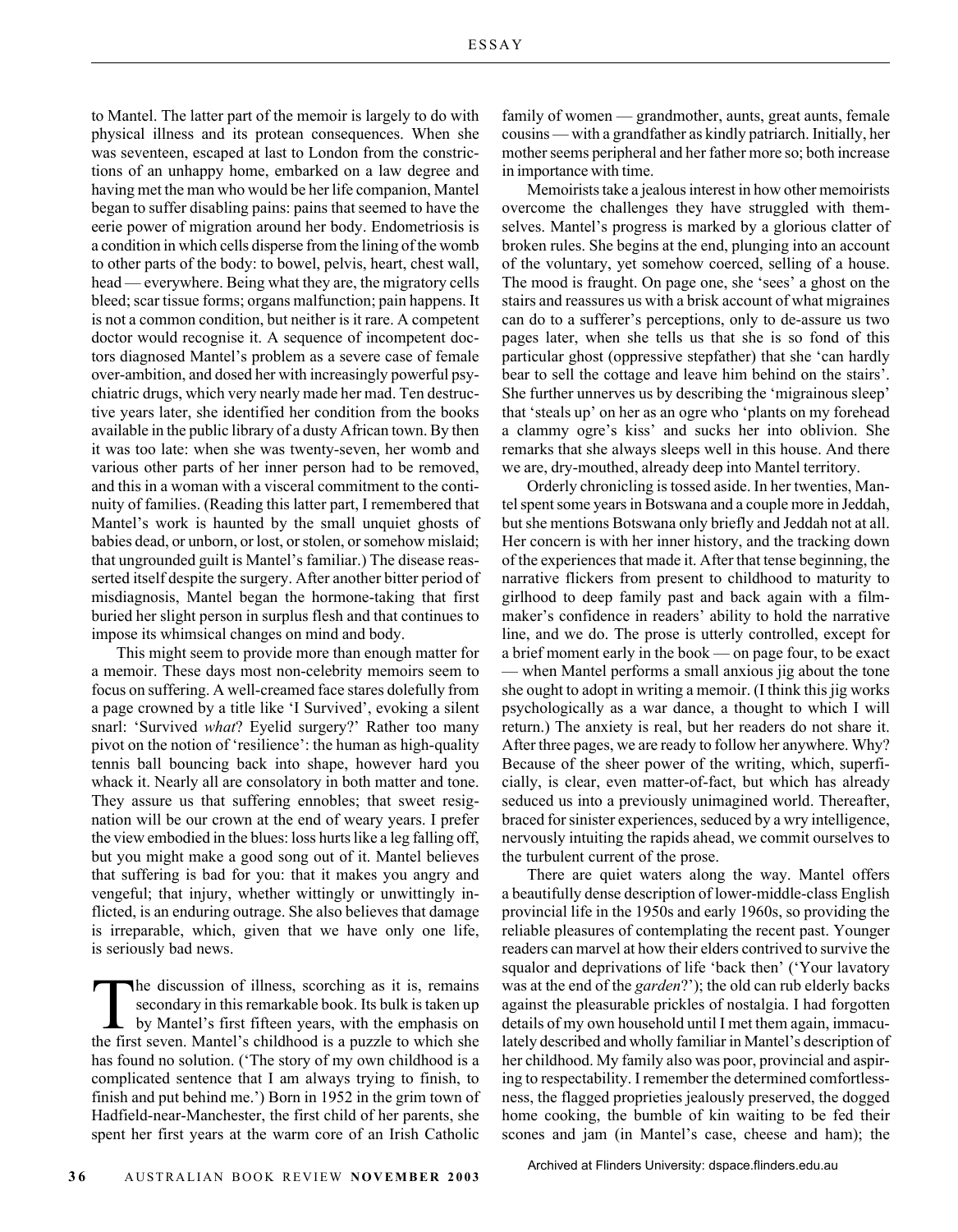energetic women in their Turkish-like domestic seclusion; the perfection of the Catholic/Protestant divide even when 'they' lived next door. I had also wondered at the startling whiteness of working men's inner arms, but being of a more secular bent than Mantel (lapsed Presbyterian versus practising Catholic) it did not occur to me, as it did to her more metaphysical mind, that they might be humans transubstantiating into vegetables. I thought they might be princesses in elaborate but sportingly defective disguise. Who else in my world could plausibly claim milk-white skin and sky-blue veins?

Mantel's descriptions also tempt us into the disreputable game of identifying 'real' images and moments in the novels, where they live refracted and transformed. One example: her grandfather's brothers would come *en masse* to visit, always without warning, because 'this is the time before telephones, or before anyone went anywhere, to be out when you called'. I remember those times, too, when our suburban fortress would suddenly be overrun by unannounced hordes of kin. Mantel's great-uncles, 'in many woollen layers', their caps still on their heads and 'coughing wetly', would sit on upright chairs 'set at each end of the sideboard, symmetrical, at the back of the room, as if an opera were about to burst out in front of the fireplace'. As I laugh, I think 'so that's where those Ghazzah chairs come from', and eye my own furniture arrangements queasily: what unseen guests are sitting in those empty chairs, waiting for some invisible show to begin — or, worse, already playing? Eager fans might also spot the childhood springs of *Fludd*. *Fludd* is Mantel's revenge on the Catholic Church: a realistic fable of a liberating Devil, disguised as a priest, seducing and thus saving a healthy young nun from convent life. In her memoir, Mantel confesses that her knowledge of convents came from a single penetration into a dark convent interior made when her mother sent her to deliver a message to a cluster of whiskery old nuns. Her child's eyes had gulped down everything.

As for the shape of her childhood, in pre-school years Mantel was small in stature but large in hopes, a cheerful, ambitious child in a family where adult arrangements were lovingly stretched to meet her flaring imagination: a teepee pitched on her grandmother's floor, a great-aunt confiding her sins to her five-year-old niece as priest. From preliterate days, she was already a passionate consumer of stories, a reverse Ancient Mariner waylaying passing kin and requiring them to read her a single chapter from 'King Arthur and the Knights of the Round Table' (just one: Mantel was an honourable child, jealous of her own rights, respectful of others').

From those stories, she came to trust in the reality of<br>the benign transformations. Had not her mother told her<br>that she had been born with long black hair, though her benign transformations. Had not her mother told her that she had been born with long black hair, though her hair was now fair? Might she not have been, and so was destined to become, a Red Indian? Born female, she was emphatically unfeminine in her rejection of female constrictions, in her vigour, audacity and taste for battle toys. Therefore, when she was four or thereabouts, she would turn into a boy and assume either of the two destinies — Arthurian knight or Indian brave — for which she was preparing herself. Her rigorous child's logic only increased the reach of her vaulting imaginings.

Transformation came at four, but not one of her own choosing. As her well-muscled body etiolated to splindly frailty, a series of shattering fevers saw her long heavy hair cut off and replaced by feathery fluff. Transformed from warrior-in-waiting to pallid girl-child, she knew her destiny had been altered without her consent. Soon after, she was ejected from her home into the tedium and torment of 'school', a place of impenetrable questions from teachers ('Do you want me to hit you with this ruler?'), and more casual violence from students. Primary schools were not the Technicolor Edens they appear to be now. Mine was the most violent society I have known. Both Mantel and I learnt to punch to defend our dignity from the dominant males, the 'big boys' who saw small girl-children as their natural prey. I have a potent memory of my big brother, pillow across his middle, giving me instruction. 'At the first hint of trouble, step in *close*, short-arm jab to the solar plexus *right, left, right*, with your weight behind it; step back. And if you have to go in again, keep your head down, step in and *keep punching*.' These instructions proved shockingly effective. I haven't had to hit anyone since I was eight, but it has been a useful, ongoing lesson in how to deal with bullies. Mantel's grandad taught her much the same routine, although he favoured one hard blow to the middle, followed by a fast slap across the chops.

The defensive strategies came later. At first, this tough, inventive and verbal child swiftly declined into silent weeping and unspecific illnesses, to be dubbed by a complacent doctor — the first of that ominous line of medical fools — 'Little Miss Neverwell'. Mantel, already persuaded of the magical power of words, furiously resented that casual (and prophetic) 'naming'.

Meanwhile, there was deepening malaise at home. Her mother, herself resentful of poverty and the stifling dictates of respectability, rebelled, moving her family (now there were two little boys) from the contiguous kin households to an echoing house on a windy hill. There she took a male lodger first into her house, then into her bed, so reducing her husband to lodger status. The child became an anxious ghost roaming the house, watching closed doors, struggling to comprehend what was happening — kept, as she bitterly remembers, in the dark.

When she was seven, Mantel took instruction and then the Catholic sacraments, and waited hopefully for her infusion of grace. (This was a smart child. She had understood the bleak message that mere wanting would have nothing to do with it: that God's decision was arbitrary and without appeal.) Instead, one ordinary morning, something else came: a vile something 'as high as a child of two' which manifested as a vaporous movement in a patch of grass near the new house. It roused instant terror and revulsion. She begged it to stay away; 'within the space of a thought' it invaded her body, and 'grace runs away from me, runs out of my body like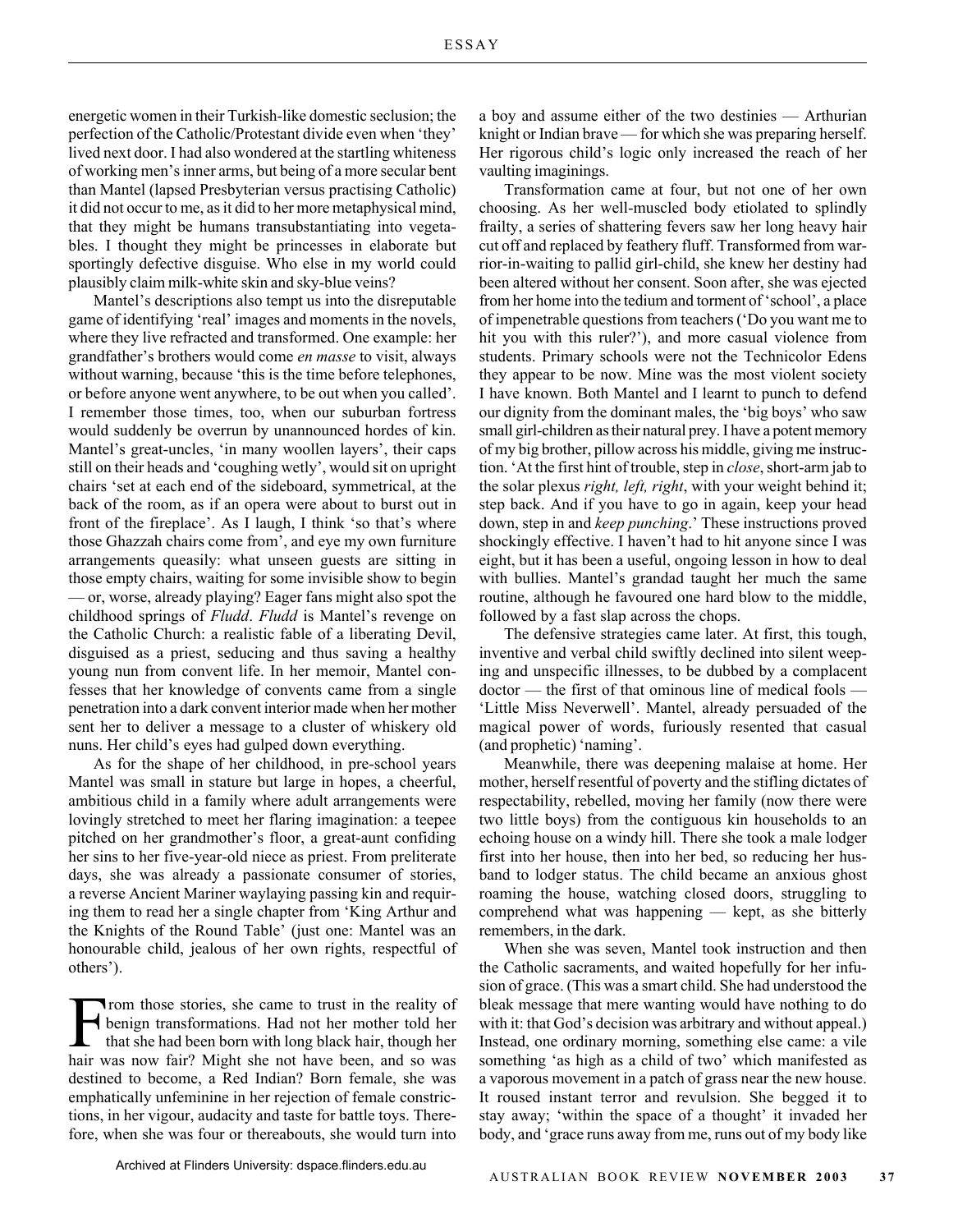liquid from a corpse'. Mantel acknowledges that, after this event, she was 'always more or less ashamed and afraid'.

When Hilary was ten, her parents' shell of a marriage finally broke. Her mother decamped to another city with her lover and her children, to begin what she was determined would be a new life. Mantel never saw her father again, and contact with her beloved grandparents was intermittent. The company of two little brothers, so young at the time of the family rearrangement that they came to think the usurping stepfather was their father, could not mitigate her isolation.

Mantel marks the family rupture as ending her childhood. During those years, she learnt the high cost of other people's freedom. She also absorbed, after her infant dreams of autonomy, the helplessness of children in an adults' world. In exchange, she gained a peaceful school run by intelligencetolerant nuns, a domineering stepfather and a burden of silent, obdurate memories. Seven moderately calm years later, intelligence and fierce will had delivered her to London and the first year of a law degree. She found a man she loved (but about whom we learn nothing — I like that). And then the pains began.

antel's account of her younger self explodes our sentimental notions of childhood, replacing them with a stack of bladed memories and probably unanswerable questions. What is childhood? Lewis Carroll's 'nest of gladness': edenic prelude be-

fore the bread, sweat and tears? Or the dooming time when fatal dies are cast, with everything to follow sad iteration? Are children new-washed slates waiting for the adult world to scribble and over-scribble its gnomic messages until they can decipher the minimal requirements for adulthood in that particular society? Mantel remarks, with uncharacteristic wanness, that her unhappy childhood was nobody's fault: she was simply 'not suited to being a child'. I doubt that anyone is suited to being small, powerless and ignored, especially at the time when, all character and no experience, we must somehow learn to survive in a world run by dangerously unpredictable and wholly disingenuous giants. I suspect that it is only the giants who confuse childhood, that state of chronic underemployment, humiliating ignorance and total dependence on a whimsical authority, with 'happiness'.

The Mantel case suggests that as infants we are our truest selves. Then comes the bruising world, and with it the realisation that not only other people but our own bodies, even our minds, can fail us; that 'experience' can and will rewrite character. Yet what most struck me, reading Mantel, was how continuous her temperament was from infant to adult. She was bloodied, yes, but not broken, indeed not even much bent by her experiences. Of course, those experiences affected her. For example, the child concocted her ambitions from her observations of the world around her. Consider her infant conviction that she was 'by nature' male. This was not the manifestation of some immutable genetic sexual predilection, but a conclusion drawn from her own observations. In her time and place, as in mine, women's lives were acknowledged to be dull and trivial, while men's were respected, even potentially glamorous. To discover that one was irremediably a girl was a body blow to aspirations towards an honourable autonomy.

I share more than gender and class background with Mantel. At a sufficient distance, our life profiles seem to have followed similar trajectories. Both our mothers left school for the factory at fourteen, and resented it; share more than gender and class background with Mantel. At a sufficient distance, our life profiles seem to have followed similar trajectories. Both our mothers left ried and regretted it; both mistrusted the world. Our primary schools were lawless places where apprehension first rendered us mute and incredulous, then warily aggressive. At secondary school, we both learnt that literacy and a fluent tongue were better weapons than fists. We both escaped to university, suffered the isolation of prolonged illness and its consequences, and struggled to keep body and soul together by writing.

> There are instructive divergences. My parents stayed together, with no hope of happiness and not much liking. I used to think that was a wrong decision (were it anything so formal as a decision), but now I think it was probably right. Tolerance grew with the years, and their children grew up in a household secure to the point of dreariness. Local modes of gender discrimination also mattered. There was sport at my secondary school, none at Mantel's, nuns not doing that kind of thing. It is only now as I am losing my sense of physical competence that I realise how good a companion it has been through life, especially during illness, when the memory of it keeps me hopeful and ambitious. For Mantel, after all those childhood fantasies of intrepid horsemanship and swordplay, it has been a grievous and continuing deprivation. I was handed a free university education; Mantel had to go hungry for hers. For both of us, there was prolonged

illness and its chronic aftermath, but my medicos proved to be wise men, while Mantel's were neglectful fools. Above all, I have children. She has none.

Those vague experiential approximations yielded quite different accommodations to the world. I am a child of the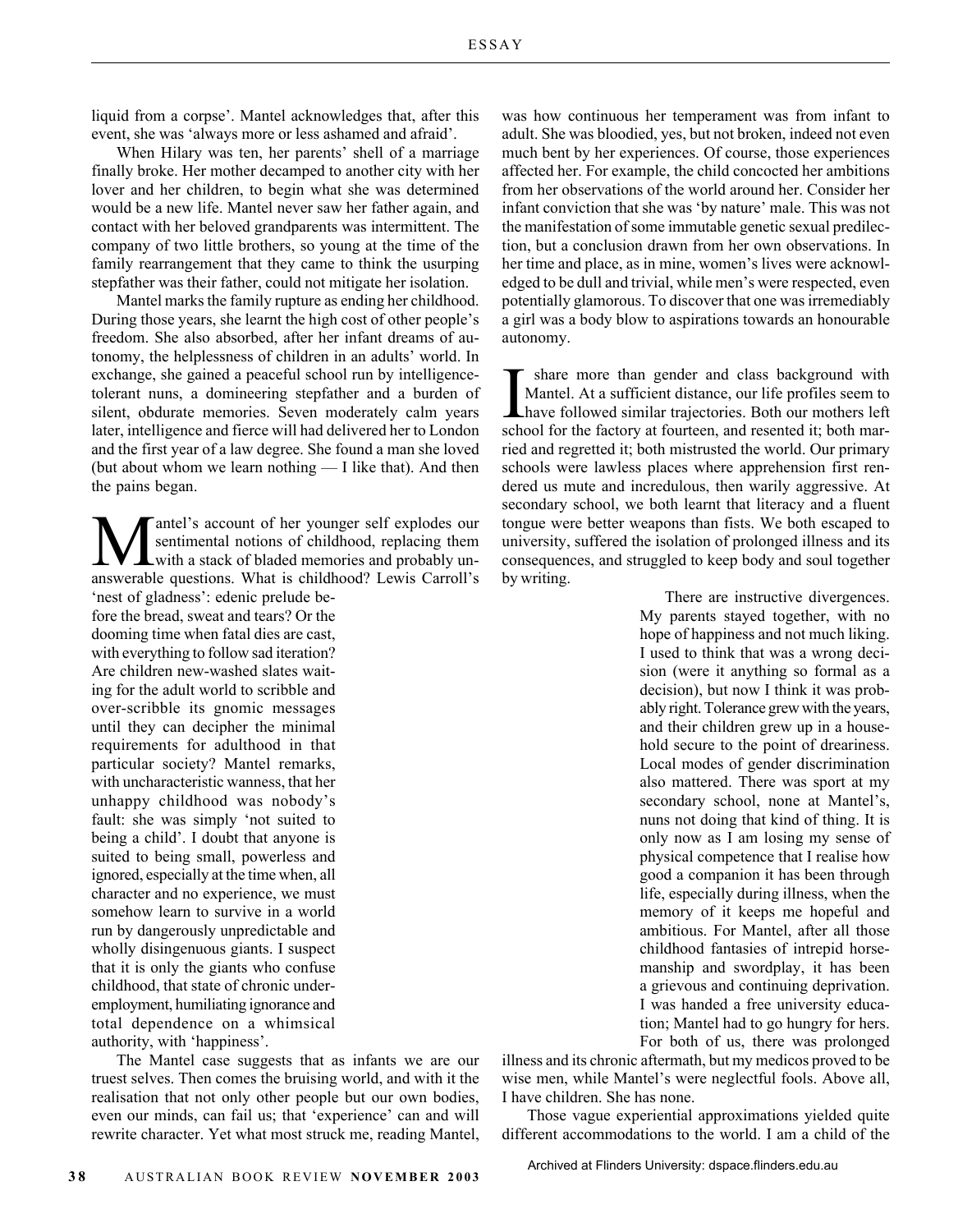Enlightenment. For me, nightmares, like neighbours or nature, are there to be analysed, and ghosts dispersed by steady looking. Now, after inhabiting Mantel's world for several months, I can feel an expansion into an unfamiliar way of seeing, a temptation to yield to the sense that we are shadowtwins, that I have somehow contrived to live an earlier, sunnier, antipodean version of her life, and that I have somehow stolen her luck. But that, for me, is a kind of game, playing grandmother's steps with a different account of the world.

What are we to make of those lurching destablisations in Mantel's experience: her 'ghosts'? Physiological disturbances signalling the onset of migraine? And the thing that took physical possession of her child's body: was that a 'realisation' of Catholic teachings, exacerbated by a child's

shame at the masked improprieties within her own household? Another parallel experience helped me to understand the shame generated by her visions. When I was very ill, I was assaulted by sustained and horribly realistic hallucinations. I told neither my family nor my doctors. The prohibition was absolute: I would have died rather than tell. I did not 'decide' not to tell. The necessity was, simply, there. Why?

I think it was because I felt that secret experience marked me as an exile from, even a traitor to, the unshadowed world the well inhabited. Because I had seen what they had not, I was no longer of their kind. Read from that angle, our shared dread springs from the isolating terrors of social disconformity.

So is the adult Mantel's distinctive sensibility explained by that confluence of infant sorrows: harsh schooling; Catholic teachings (which to my secular mind looks more and more like the psychological equivalent of foot-binding, with gangrene a serious possibility); the hidden horrors of 'respectable' marital breakup? Perhaps. But there is an archaic dimension to Mantel's sensibility, a sense of weird forces moving under the surface of things, which makes these brisk explanations seem glib. I doubt that her particular spirit (and by analogy ours) can be so easily caught, pinned and classified.

Consider again that early anxiety jig or, in my preferred account, war dance: 'the preliminary working-up of courage and energy before a major exploit'. Cultures accommodate different experiences and different temperaments, with different degrees of comfort. The infant Mantel thought she was, had been or would become a Plains Indian. The poignancy is that she would have made a good Indian, with her touchy sense of honour, her zeal for self-testing, even her concern for appearance — had she been born male. Even as a female, she would have found both words and a respectful audience for those moments when a piece of the seen world seems to liquefy and rearrange itself into wavering, supernaturally compelling phantoms. Plains Indians would have welcomed her visions as insights into the 'really real', not dismissed them as physiological derangements or symptoms of induced guilt. They could have been a source

'And there it is again: the shiver — and the fast slither from the mundane into terror. The crack in the teacup that opens to swallow the world.'

of social power rather than a disabling, secret shame.

Mantel was early persuaded of the possibility of transformations. I think this was because of her belief in the truth of words. She attaches a time to her first invasion by a chronic sense of unworthiness: 'From about the age of four I had begun to believe I had done something wrong … there was something inside me that was beyond remedy and beyond redemption.' At four, she had fallen ill and somehow botched her transformation into a boy? Then, at seven, came her experience of her physical invasion by quintessential evil in response to intolerable pressures, some of them theological. Nonetheless, from the evidence of the memoir, I would say that her ability to see the world from a de-arranged angle — to experience 'enchantment', malign or benign — was present

> before school, before instruction in the faith, and when the alienation between her parents was still a shadow. In a more superstitious age, I might have said she had been born with a caul.

> Mantel insists that her memories are not a clutter of foxed snapshots faded to sepia, but vivid short films playing in her head, as sensuously complex as the actuality that generated them, so, to this point, I have been

treating *Giving up the Ghost* as an archive of authentic experience. My library, however, catalogues her book as 'autobiographical fiction'. How much fabrication is there in memory honestly recalled? A.S. Byatt declared autobiography to be the most inventive form of fiction, but A.S. Byatt is a cynic. The psychologist Jerome Bruner brings us closer to a useful understanding when he asks us to reflect on the interdependence between experience and imagination displayed in a universal activity of which we are less than unaware: the work we put into 'the rough and perpetually changing draft of our autobiography that we carry in our minds'.

That recognition made, autobiography becomes for Bruner 'an extension of fiction rather than the reverse … the shape of life comes first from imagination rather than from experience'. That feels close to right. My one quarrel with Bruner concerns his suggested sequence. With Mantel, we seem to watch imagination transfiguring experience as it happens. Remember that this was a child peculiarly sensitive to language: bewildered by the idea of lying, threatened by riddling speech, enraged by casual misrepresentation. Like the young Janet Frame, she knew that words had power ('Little Miss Neverwell') and ought to be treated with respect.

Now consider the following example of the dense interweaving of action and 'subject interpretation'. As a toddler, Mantel would occasionally be taken to Manchester to visit her father's grandparents, first by both parents, then, as the marriage withered, by her father alone. Once there, a large boy cousin would be prevailed upon to walk her to the park. She tells us: 'I do not remember Geoffrey's face at all, only his huge legs in flapping flannel shorts, the blunt bony bulk of his knees.' We brace ourselves for sexual tamperings. But big,